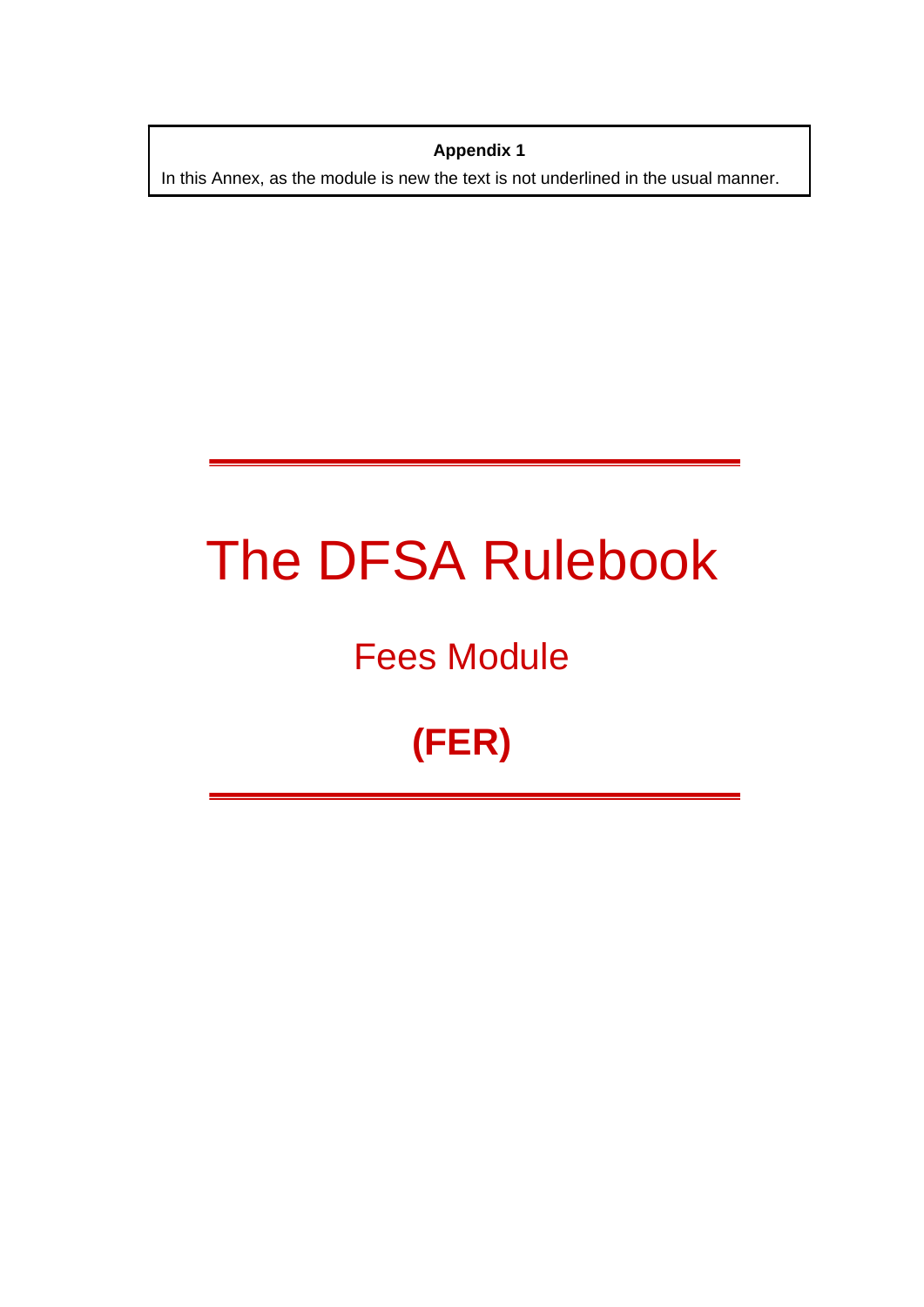# **Contents**

The contents of this module are divided into the following chapters, sections and appendices:

| $\mathbf 1$ . |                                                                  |  |
|---------------|------------------------------------------------------------------|--|
| 1.1           |                                                                  |  |
| 1.2           |                                                                  |  |
| 2.            |                                                                  |  |
| 2.1           |                                                                  |  |
| 2.2           |                                                                  |  |
| 2.3           |                                                                  |  |
| 2.4           |                                                                  |  |
| 2.5           |                                                                  |  |
| 2.6           |                                                                  |  |
| 2.7           | Application for registration as an Ancillary Service Provider  8 |  |
| 3             |                                                                  |  |
| 3.1           |                                                                  |  |
| 3.2           |                                                                  |  |
| 3.3           |                                                                  |  |
| 3.4           |                                                                  |  |
| 3.5           |                                                                  |  |
| 3.6           |                                                                  |  |
| 3.7           |                                                                  |  |
| 3.8           |                                                                  |  |
| 3.9           |                                                                  |  |
| 3.10          |                                                                  |  |
| 4             |                                                                  |  |
| 4.1           |                                                                  |  |
| 5             |                                                                  |  |
| 5.1           |                                                                  |  |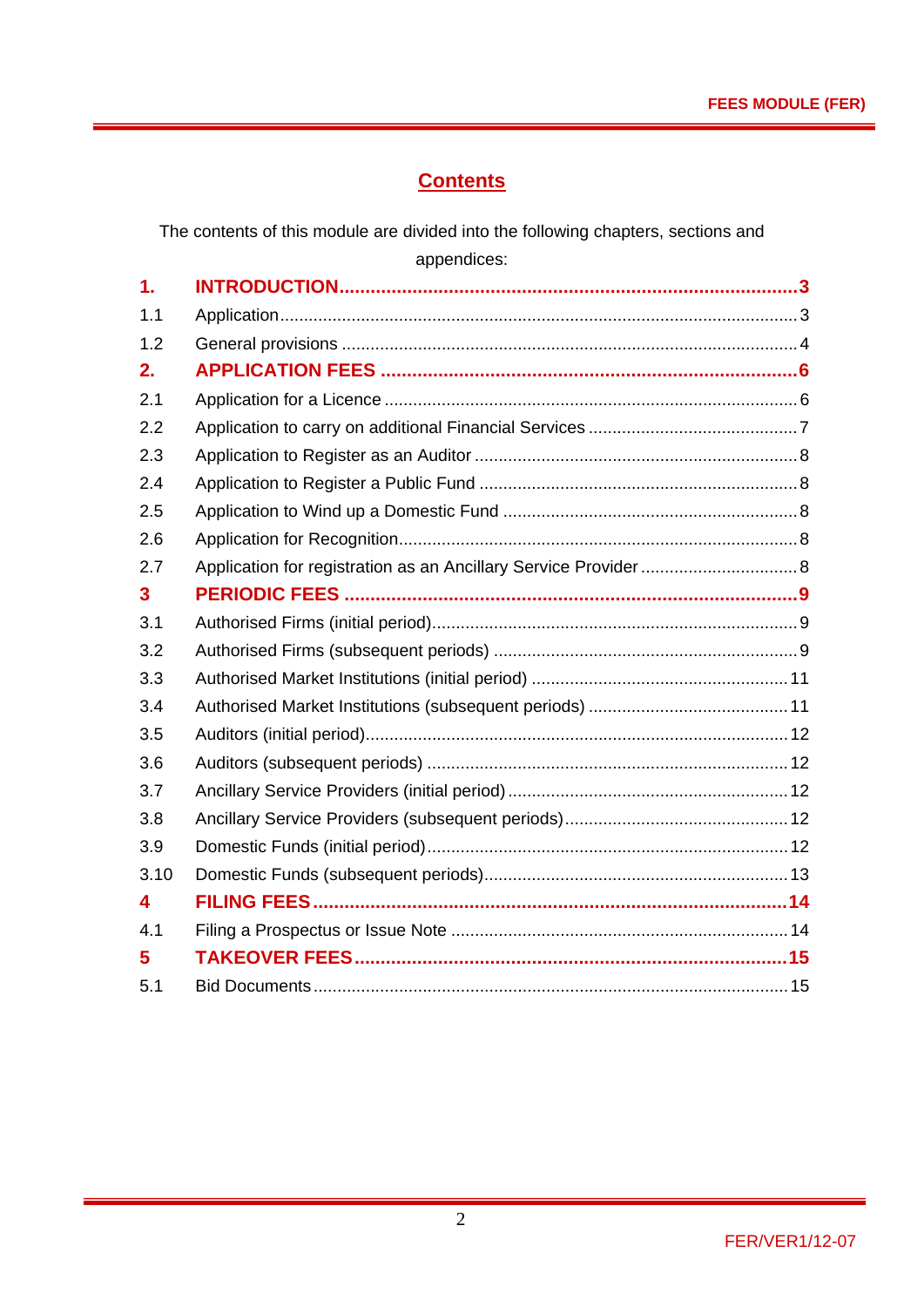# **1. INTRODUCTION**

#### **1.1 Application**

- **1.1.1** This module (FER) applies to a Person in relation to:
	- (a) an application for a Licence;
	- (b) an application for an extension to scope of authorisation under a Licence;
	- (c) an application for Recognition as a Recognised Body;
	- (d) an application for registration as an Auditor;
	- (e) an application to register a Public Fund;
	- (f) seeking the DFSA's consent to winding up a Domestic Fund or the transfer of the property of a Domestic Fund to another body;
	- (g) filing a Prospectus or Issue Note pursuant to OSR Rule 4.2.1; and
	- (h) an application for registration as an Ancillary Service Provider.
- **1.1.2** This module also applies to a Person who is:
	- (a) an Authorised Person;
	- (b) an Auditor ;
	- (c) an Ancillary Service Provider; and
	- (d) a Bidder.

#### **Guidance**

- 1. The FER module comes into force on 1 December 2007. The effect of the coming into force of the Rules on that date is:
	- a. All applications filed on or after 1 December will be subject to the new fee structure in respect of application fees and, thereafter, in respect of initial and subsequent annual fees.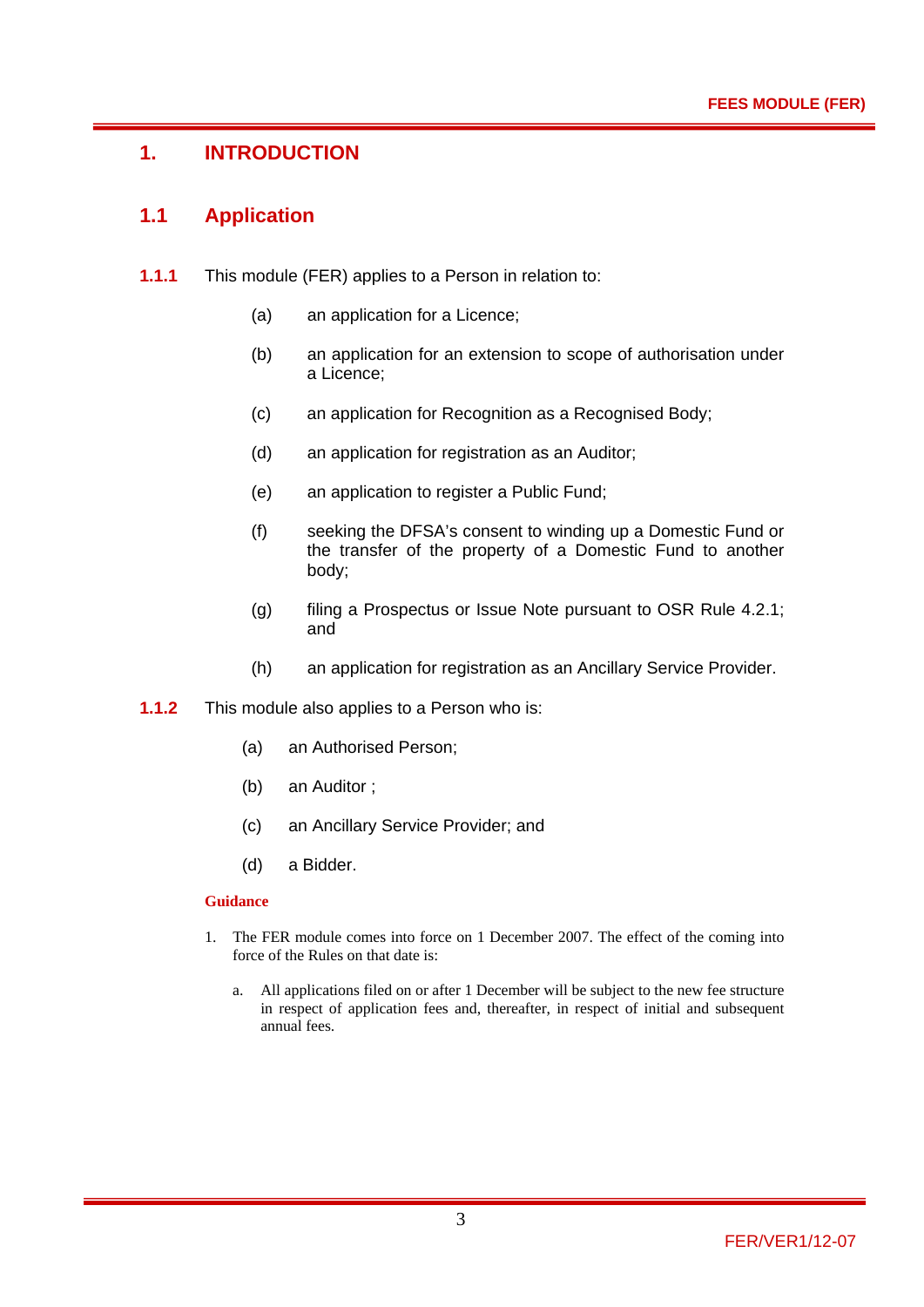- b. All applications filed prior to 1 December will be subject to the current application fees set out in the relevant modules. However, the initial annual fee to be charged will depend on whether registration, authorisation or Recognition is granted prior to 1 December in which case the current fees remain applicable or if the registration, authorisation or Recognition is granted on or after 1 December then the new fee structure applies in respect of initial annual fees and subsequent annual fees.
- 2. In paragraph 1, "applications" include applications to extend the scope of a Licence, to wind up a Fund, upon filing a Prospectus and in respect of bid documents.

# **1.2 General provisions**

- **1.2.1** Where pursuant to chapter 2 or 4, a fee is payable for any application to the DFSA, the application will not be regarded as submitted until the fee and any supplementary fee has been paid in full.
- **1.2.2** In regard to fees payable pursuant to chapter 3:
	- (a) the initial annual fee must be paid in full to the DFSA within 21 days of the date on which the Licence, Recognition or registration is granted or notification made; and
	- (b) subsequent annual fees must be paid in full to the DFSA on or before 1 January of any calendar year.

#### **Guidance**

In regard to the payment of an annual fee on or before 1 January, invoices will be issued at least 21 days before that date.

- **1.2.3** In respect of a fee payable pursuant to chapter 5, payment must be made to the DFSA by the Bidder:
	- (a) at the time of filing of the Bid Document with the DFSA; and
	- (b) before the document is posted.
- **1.2.4** Where any fee is due from any Person under a provision of these Rules, the Person must pay it by the date on which it becomes due. If the Person fails to do so then, without limiting the right of the DFSA to take any other action, the sum due shall be increased by 1% for each calendar month, or part of a calendar month, that it remains outstanding beyond the due date.

#### **Guidance**

If a fee is not paid by the date on which it becomes due, the Person is in breach of a Rule and the DFSA is entitled to take action including, but not limited to, taking steps to withdraw authorisation to conduct one or more Financial Services or to suspend or cancel listing.

**1.2.5** The DFSA may reduce, waive or refund all or part of any fee if it considers that, in the exceptional circumstances of a particular case, it would be equitable to do so.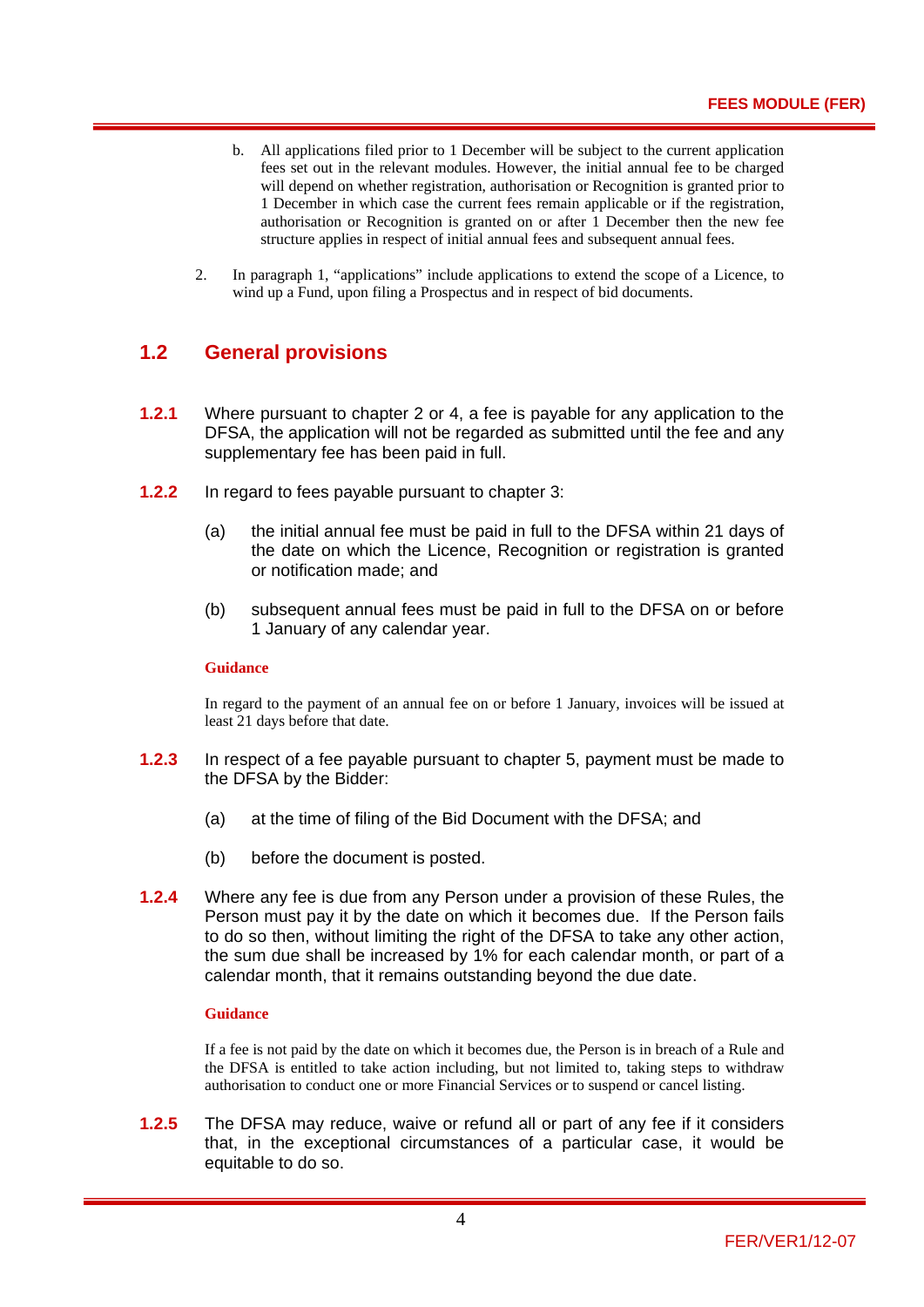- **1.2.6** (1) The DFSA may require a Person to pay to the DFSA a supplementary fee in circumstances where it expects to incur substantial additional costs in dealing with an application, notification or conducting ongoing supervision.
	- (2) In such cases the DFSA will notify the Person as soon as reasonably possible of the amount of the supplementary fee.
	- (3) Such a supplementary fee is applicable in respect of any fee payable under chapter 2 or 3 other than a fee under section 2.6, 2.7, 3.7 or 3.8.

#### **Guidance**

- 1. A supplementary fee may be levied by the DFSA because it expects that certain applications or notifications will require more intensive scrutiny than others.
- 2. An example is where the entity is a Branch from a jurisdiction where there are not or are not expected to be in place arrangements for co-operation between the DFSA and the relevant regulators in that jurisdiction. Equally, where the entity is incorporated in the DIFC, a full analysis of the prudential and systems arrangements will be required.
- 3. A further example is where the Operator of a Domestic Fund delegates activities or out sources functions to an entity in another jurisdiction or to several entities in different jurisdictions where there are not or are not expected to be in place arrangements for co-operation between the DFSA and the relevant regulators in those jurisdictions.
- 4. A supplementary fee may also be levied by the DFSA in cases where the ongoing supervision of the Authorised Person or Domestic Fund appears to the DFSA to be likely to cause it to incur substantial additional costs.
- **1.2.7** In respect of any fee payable in accordance with FER, the fee must be paid by the responsible Person in United States Dollars and by bank transfer to the DFSA's bank account.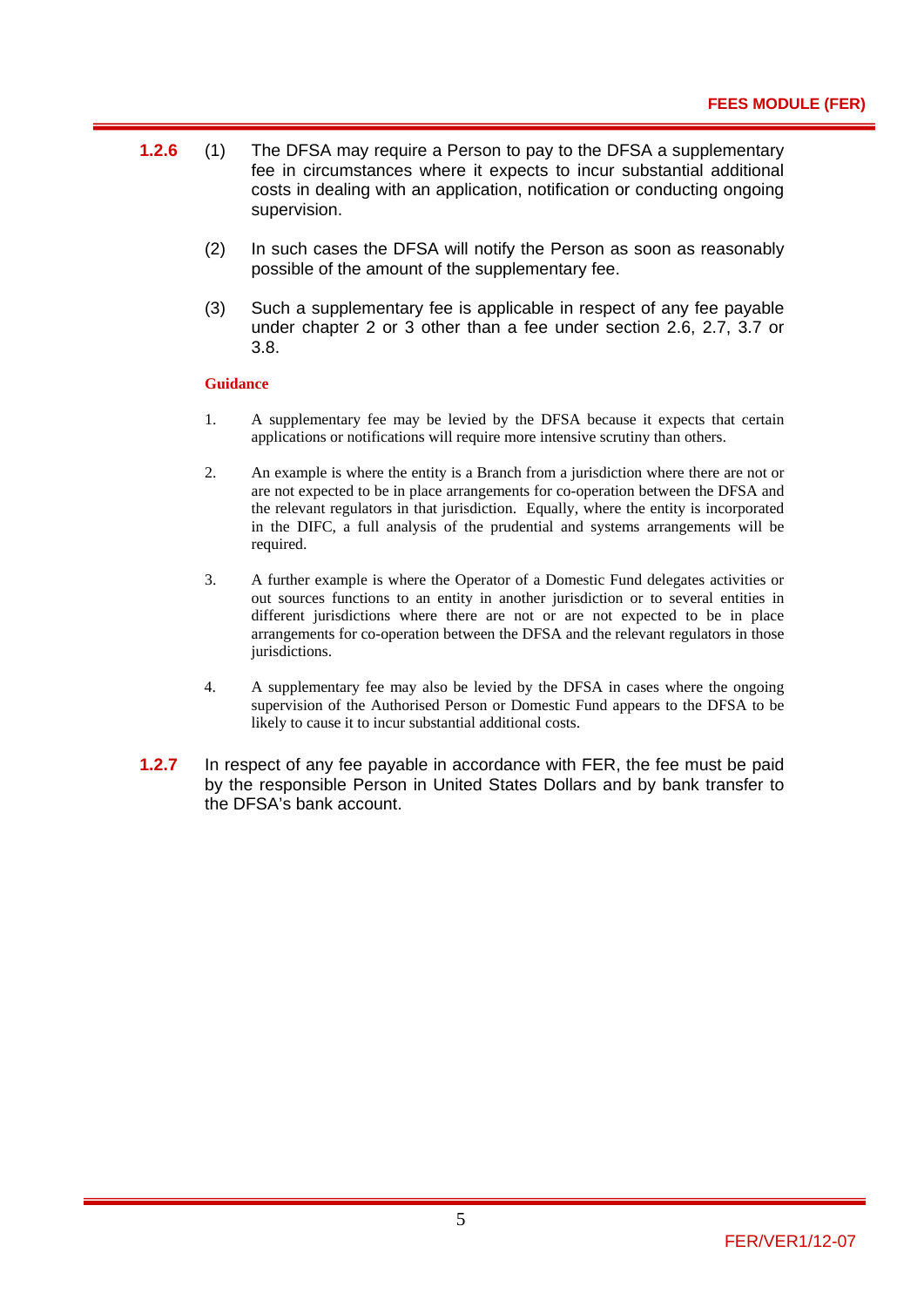# **2. APPLICATION FEES**

# **2.1 Application for a Licence**

- **2.1.1** (1) An applicant applying for a Licence authorising it to carry on one or more Financial Services specified in the left hand column of the table in (2) must pay to the DFSA the highest of the corresponding fees in the right hand column of the table.
	- (2) This is the table referred to in (1):

| Accepting Deposits or Providing Credit.                                                                                    | \$70,000 |
|----------------------------------------------------------------------------------------------------------------------------|----------|
| Dealing in Investments as Principal (except as a<br>matched principal).                                                    | \$40,000 |
| Effecting Contracts of Insurance or Carrying Out<br>Contracts of Insurance (except as a Captive<br>Insurer or as an ISPV). | \$40,000 |
| Operating a Collective Investment Fund.                                                                                    | \$40,000 |
| Operating an Alternative Trading System.                                                                                   | \$40,000 |
| Dealing in Investments as a matched principal.                                                                             | \$25,000 |
| Dealing in Investments as Agent.                                                                                           | \$25,000 |
| Managing Assets.                                                                                                           | \$25,000 |
| Providing Custody.                                                                                                         | \$25,000 |
| Managing a Profit Sharing Investment Account.                                                                              | \$25,000 |
| <b>Providing Trust Services.</b>                                                                                           | \$25,000 |
| Acting as the Trustee of a Fund.                                                                                           | \$25,000 |
| Arranging Credit or Deals in Investments.                                                                                  | \$15,000 |
| Advising on Financial Products or Credit.                                                                                  | \$15,000 |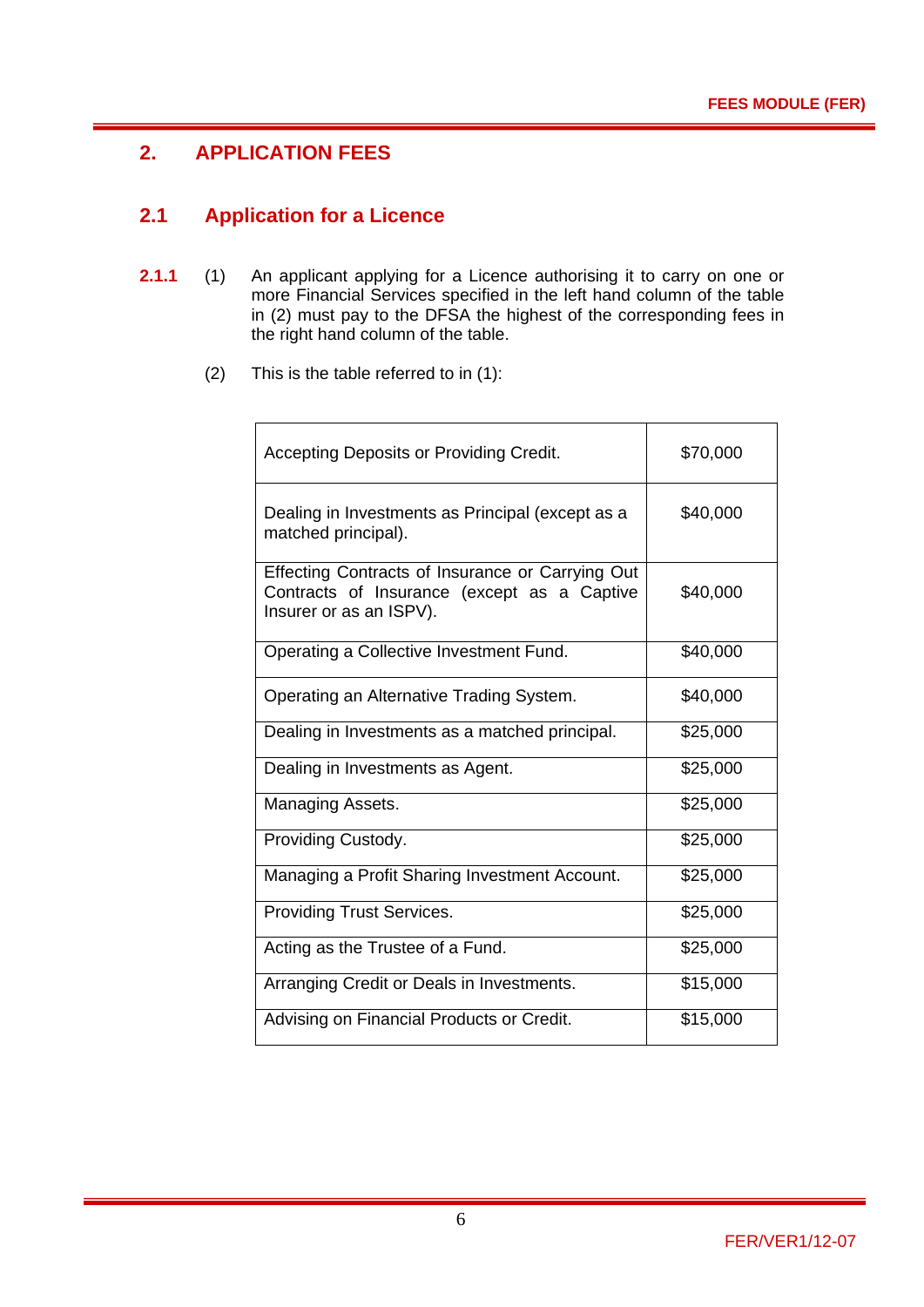| Arranging Custody.                                                                                                | \$15,000 |
|-------------------------------------------------------------------------------------------------------------------|----------|
| Insurance Intermediation.                                                                                         | \$15,000 |
| Insurance Management.                                                                                             | \$15,000 |
| Effecting Contracts of Insurance or Carrying Out<br>Contracts of Insurance as a Captive Insurer or as<br>an ISPV. | \$15,000 |
| Providing Fund Administration.                                                                                    | \$15,000 |

- **2.1.2** An applicant applying for a Licence authorising it to carry one or more of the Financial Services of Operating an Exchange and Operating a Clearing House must pay to the DFSA:
	- (a) for Operating an Exchange an application fee of  $$125,000$ ;
	- (b) for Operating a Clearing House an application fee of \$125,000; and
	- (c) for Operating an Exchange and Operating a Clearing House an application fee of \$250,000.
- **2.1.3** An applicant under Rule 2.1.2(a) or (c) seeking an endorsement to its Licence authorising it to maintain an Official List of Securities must pay to the DFSA an additional application fee of \$100,000.

# **2.2 Application to carry on additional Financial Services**

- **2.2.1** An Authorised Firm applying for authorisation to carry on additional Financial Services must pay to the DFSA an application fee equal to the difference between:
	- (a) the basic fee which would be payable under Rule 2.1.1 (1) if it were an applicant for a Licence in terms currently being sought; and
	- (b) the basic fee which would be payable under Rule 2.1.1 (1) if it were an applicant for a Licence in terms of that currently held.
- **2.2.2** An Authorised Market Institution applying for authorisation to carry on an additional Financial Service must pay to the DFSA:
	- (a) an application fee of \$125,000 for the Financial Service of Operating a Clearing House; or
	- (b) an application fee of \$125,000 for the Financial Service of Operating an Exchange.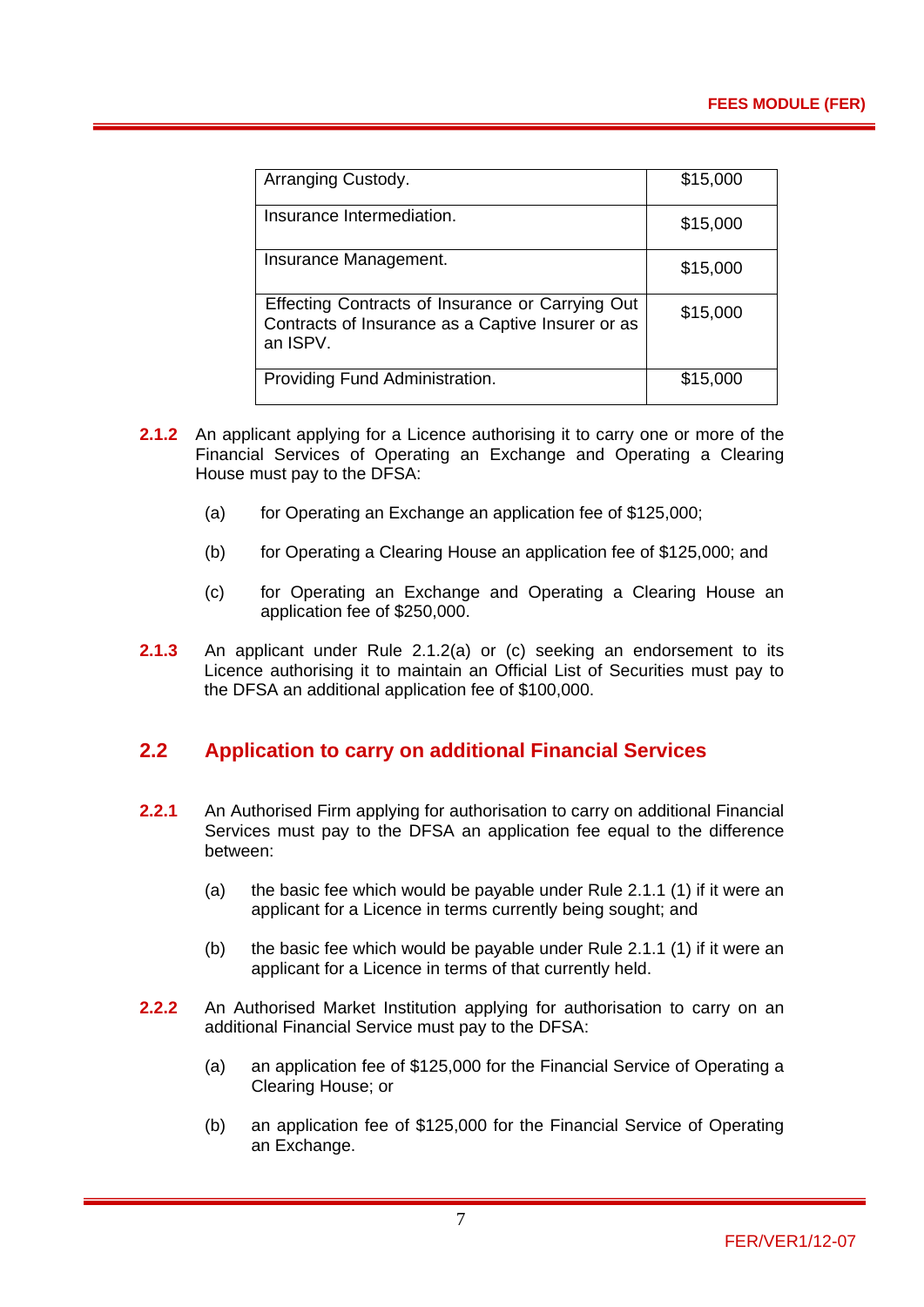# **2.3 Application to register as an Auditor**

**2.3.1** An applicant for registration as an Auditor with the DFSA must pay to the DFSA an application fee of \$4,000.

#### **2.4 Application to register a Public Fund**

**2.4.1** The Operator or the Person proposing to be the Operator of a Domestic Fund which is a Public Fund, who is applying to register the Fund must pay to the DFSA an application fee of \$5,000 plus, where the Public Fund is an Umbrella Fund, \$2,500 for each of its sub-funds up to a maximum of \$20,000.

#### **2.5 Application to Wind up a Domestic Fund**

**2.5.1** The Operator or, in the case of an Investment Trust, the Trustee of a Domestic Fund, seeking the DFSA's consent to the winding up of a Domestic Fund or the transfer of the property of a Fund to another body must pay to the DFSA an application fee of \$10,000.

#### **2.6 Application for Recognition**

**2.6.1** An applicant for Recognition as a Recognised Body must pay to the DFSA an application fee of \$10,000.

#### **2.7 Application for registration as an Ancillary Service Provider**

**2.7.1** An applicant for registration as an Ancillary Service Provider must pay to the DFSA an application fee of \$2,000.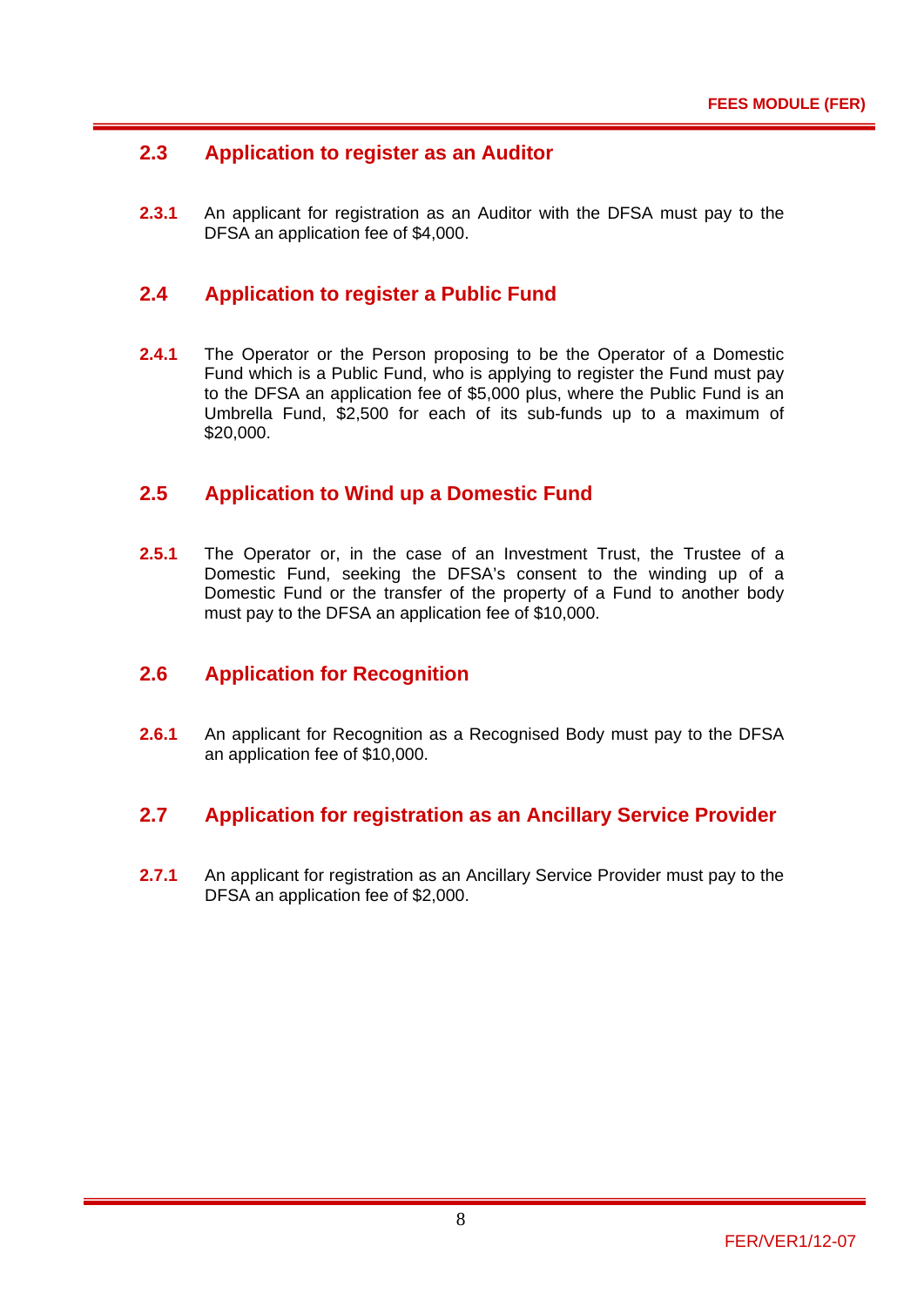# **3 PERIODIC FEES**

# **3.1 Authorised Firms (initial period)**

- **3.1.1** (1) An Authorised Firm must pay to the DFSA the initial annual fee specified in (2) for the initial period of regulation between the date of the grant of its Licence and the end of the year.
	- (2) The initial annual fee is the fee which was payable at the time of its application for the Licence, multiplied by the number of whole calendar months between the date of the grant of the Licence and the end of the year divided by 12.

#### **3.2 Authorised Firms (subsequent periods)**

- **3.2.1** (1) An Authorised Firm must pay to the DFSA an annual fee for any period of regulation after the initial period described in Rule 3.1.1.
	- (2) The annual fee is:
		- (a) the highest of the fees specified in the right hand column of the table in (3) corresponding to the Financial Services specified in the left hand column of the table which the Authorised Firm is authorised to carry on under its Licence; plus
		- (b) \$1,000 for each complete \$1,000,000 of expenditure, where "expenditure" has the meaning given in Rule 3.2.2.
	- (3) This is the table referred to in (2) (a):

| Accepting Deposits or Providing Credit.                                                                                                                                    | \$70,000 |
|----------------------------------------------------------------------------------------------------------------------------------------------------------------------------|----------|
| Dealing in Investments as Principal (except as a<br>matched principal).                                                                                                    | \$40,000 |
| Effecting Contracts of Insurance or Carrying Out<br>Contracts of Insurance where the Authorised<br>Firm is not carrying on business as a Captive<br>Insurer or as an ISPV. | \$40,000 |
| Operating a Collective Investment Fund.                                                                                                                                    | \$40,000 |
| Operating an Alternative Trading System.                                                                                                                                   | \$40,000 |
| Dealing in Investments as a matched principal.                                                                                                                             | \$25,000 |
| Dealing in Investments as Agent.                                                                                                                                           | \$25,000 |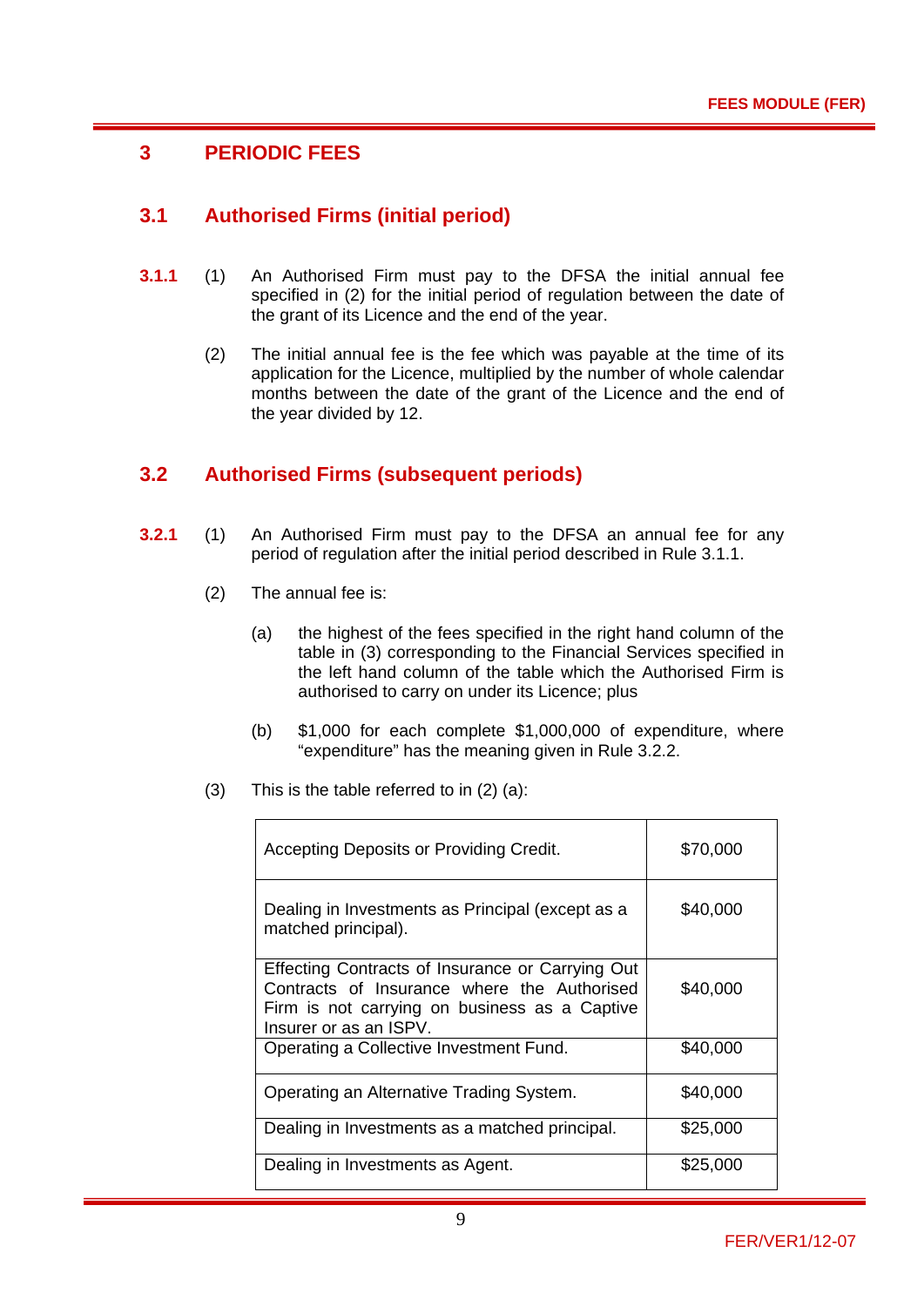#### **FEES MODULE (FER)**

| Managing Assets.                                                                                                                                                       | \$25,000 |
|------------------------------------------------------------------------------------------------------------------------------------------------------------------------|----------|
| Providing Custody.                                                                                                                                                     | \$25,000 |
| Managing a Profit Sharing Investment Account.                                                                                                                          | \$25,000 |
| <b>Providing Trust Services.</b>                                                                                                                                       | \$25,000 |
| Acting as the Trustee of a Fund.                                                                                                                                       | \$25,000 |
| Arranging Credit or Deals in Investments.                                                                                                                              | \$15,000 |
| Advising on Financial Products or Credit.                                                                                                                              | \$15,000 |
| Arranging Custody.                                                                                                                                                     | \$15,000 |
| Insurance Intermediation.                                                                                                                                              | \$15,000 |
| Insurance Management.                                                                                                                                                  | \$15,000 |
| Effecting Contracts of Insurance or Carrying Out<br>Contracts of Insurance where the Authorised<br>Firm is carrying on business as a Captive Insurer<br>or as an ISPV. | \$15,000 |
| Providing Fund Administration.                                                                                                                                         | \$15,000 |

- **3.2.2** (1) For the purposes of Rule 3.2.1 and subject to (2) "expenditure" means:
	- (a) in the case of an Authorised Firm which is a Domestic Firm and to which PIB applies, its annual expenditure calculated as the sum of the amounts entered in its PIB regulatory return in respect of "staff expenses", "depreciation and amortisation" and "other operating expenses" in relation to business carried on in or from the DIFC including business carried on through a branch in another jurisdiction;
	- (b) in the case of an Authorised Firm which operates in the DIFC through a Branch and to which PIB applies, its annual expenditure calculated as the sum of the amounts entered in its PIB regulatory return in respect of "staff expenses", "depreciation and amortisation" and "other operating expenses" in relation to business carried on in or from the DIFC; and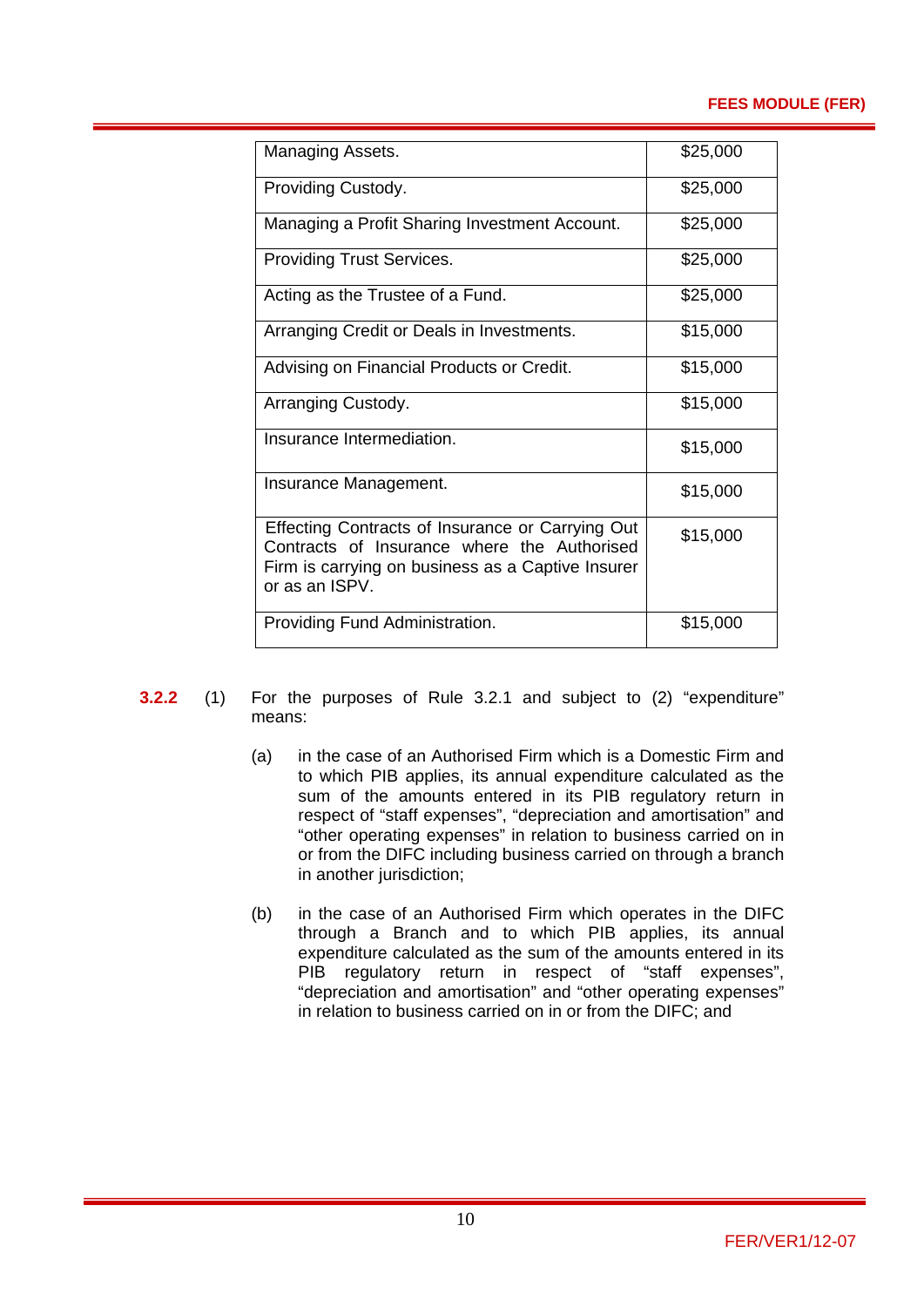(c) in the case of an Authorised Firm to which PIN applies, its annual expenditure as set out in its PIN10 or PIN3 Annual Regulatory Return, as the case may be, in respect of business carried on in or from the DIFC including, in the case of a Domestic Firm, business carried on through a branch in another jurisdiction:

for the last financial year for which the Authorised Firm has submitted regulatory returns to the DFSA.

(2) If the last financial year referred to in (1) was not twelve months in duration, the expenditure figure shall be increased or decreased on a pro rata basis to produce an equivalent twelve month figure.

#### **Guidance**

The effect of Rule 3.2.2 is that if an Authorised Firm has not, in accordance with the Rules, submitted its first Annual Regulatory Return, then the amount of expenditure is set at zero for the purpose of Rule 3.2.1 (2) (b).

#### **3.3 Authorised Market Institutions (initial period)**

- **3.3.1** (1) An Authorised Market Institution must pay to the DFSA an initial annual fee specified in (2) for the initial period of regulation between the date of the grant of its Licence and the end of the year.
	- (2) The initial annual fee is \$60,000, multiplied by the number of whole calendar months between the date of the grant of the Licence and the end of the year and divided by 12.

#### **3.4 Authorised Market Institutions (subsequent periods)**

- **3.4.1** An Authorised Market Institution must pay to the DFSA the applicable annual fee prescribed in Rules 3.4.2 and 3.4.3 for any period of regulation after the initial period described in Rule 3.3.1.
- **3.4.2** (1) An Authorised Market Institution carrying on the Financial Service of Operating an Exchange must pay to the DFSA an annual fee of \$60,000.
	- (2) An Authorised Market Institution carrying on the Financial Service of Operating a Clearing House must pay to the DFSA an annual fee of \$60,000.
	- (3) An Authorised Market Institution carrying on both of the Financial Services of Operating an Exchange and Operating a Clearing House must pay to the DFSA an annual fee of \$120,000.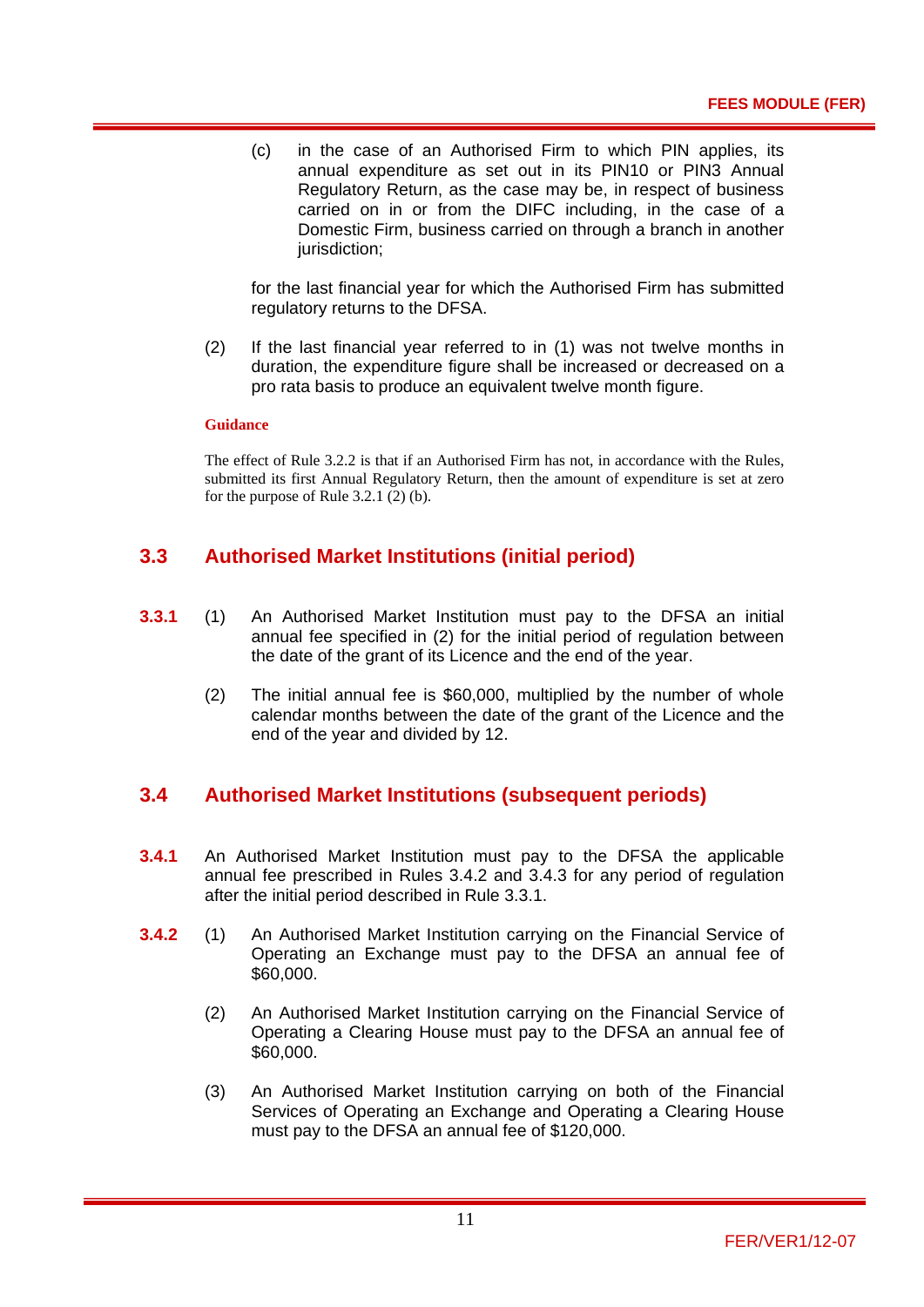**3.4.3** An Authorised Market Institution maintaining an Official List of Securities must pay to the DFSA an annual fee of \$50,000.

## **3.5 Auditors (initial period)**

**3.5.1** An Auditor must pay to the DFSA an initial annual fee of \$6,000 for the initial period of registration between the date of the grant of registration and the end of the year unless it was registered during the last quarter of the year, in which case it must pay to the DFSA an initial annual fee of \$3,000.

#### **3.6 Auditors (subsequent periods)**

**3.6.1** An auditor must pay to the DFSA an annual fee of \$6,000 for any period of registration after the initial period described in Rule 3.5.1.

#### **3.7 Ancillary Service Providers (initial period)**

**3.7.1** An Ancillary Service Provider which is not an Authorised Firm or an Auditor must pay to the DFSA an annual fee of \$1,000 for the initial period of registration between the date of the grant of registration and the end of the year.

#### **3.8 Ancillary Service Providers (subsequent periods)**

**3.8.1** An Ancillary Service Provider which is not an Authorised Firm or an Auditor must pay to the DFSA an annual fee of \$1,000 for any period of registration after the initial period described in Rule 3.7.1.

#### **3.9 Domestic Funds (initial period)**

- **3.9.1** (1) An Operator must pay to the DFSA in respect of each Domestic Fund for which it is the Operator the initial annual fee prescribed in (3) for the period immediately following registration or notification until the end of the year.
	- (2) The initial annual fee must be paid to the DFSA:
		- (a) in the case of a Public Fund, at the time of registration; and
		- (b) in the case of a Private Fund, at the time of notification to the DFSA pursuant to Part 8 of the Collective Investment Law 2006.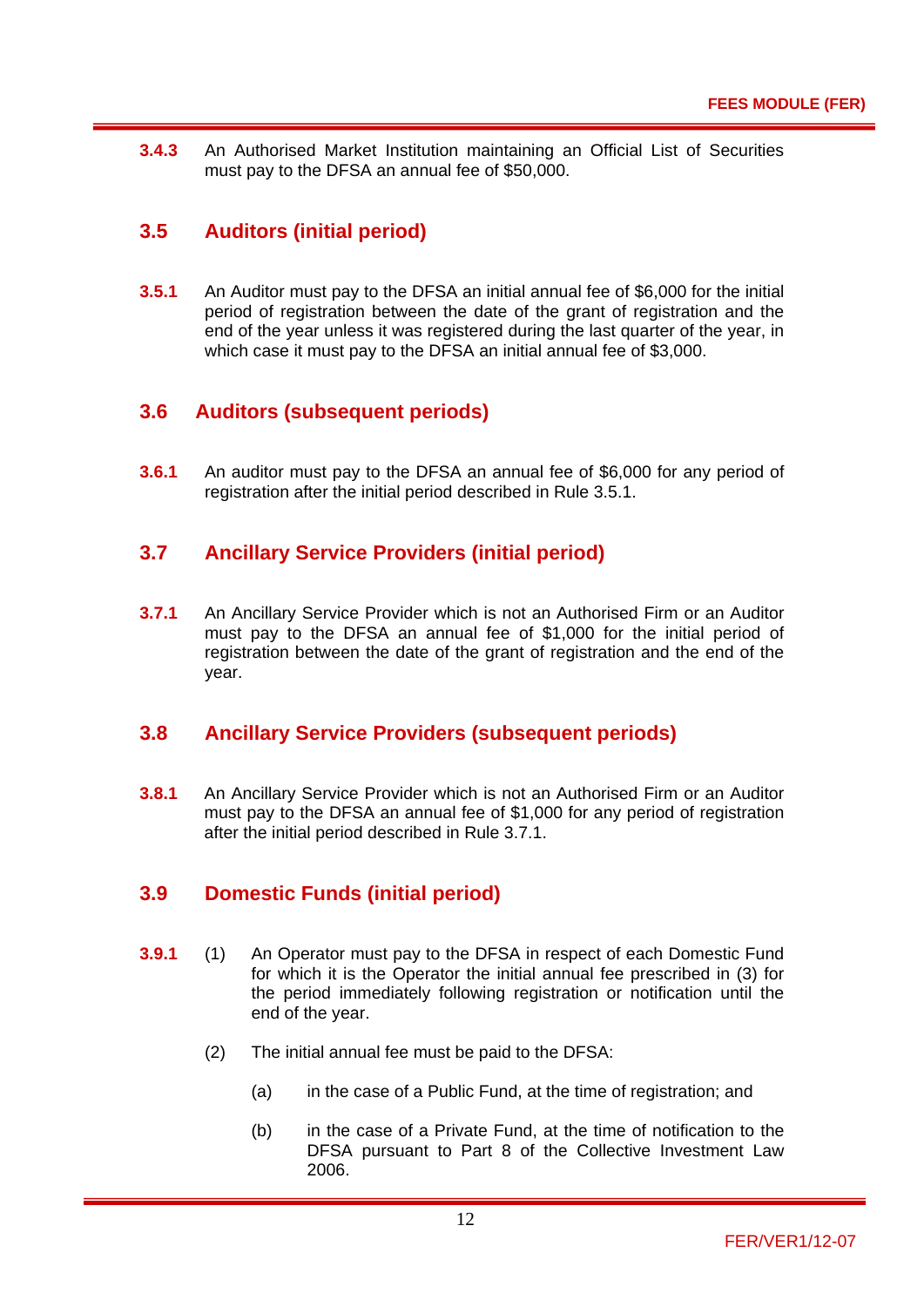- (3) The initial annual fee is:
	- (a) the amount calculated by multiplying the net asset value of the Fund by 0.001; or
	- (b) in the case of an Umbrella Fund, the amount calculated by adding together the net asset value of each of its sub-funds and multiplying that total figure by 0.001;

multiplied by the number of whole calendar months between the date of registration or notification and the end of the year, and divided by 12.

(4) The initial annual fee in (3) is subject to a minimum amount of \$10,000 and a maximum amount of \$50,000.

#### **3.10 Domestic Funds (subsequent periods)**

- **3.10.1** (1) An Operator must pay to the DFSA in respect of each Domestic Fund for which it is the Operator the annual fee prescribed in (2) for any period after the initial period described in Rule 3.9.1.
	- (2) The annual fee for any period after the initial period is:
		- (a) the amount calculated by multiplying the net asset value of the Fund by 0.001; or
		- (b) in the case of an Umbrella Fund, the amount calculated by adding together the net asset value of each of its sub-funds and multiplying that total figure by 0.001.
	- (3) The annual fee in (2) is subject to a minimum amount of \$10,000 and a maximum amount of \$50,000.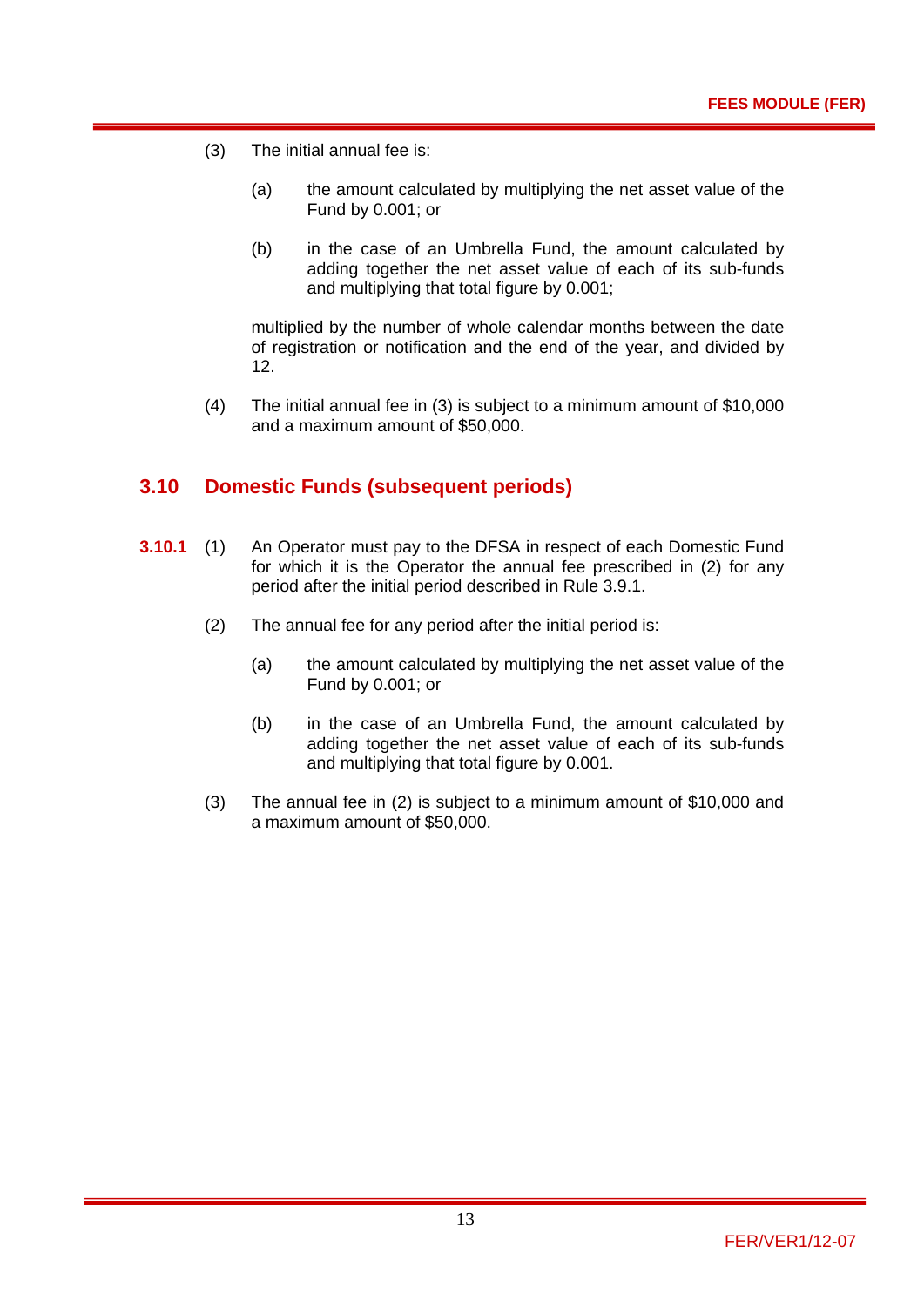# **4 FILING FEES**

#### **4.1 Filing a Prospectus or Issue Note**

- **4.1.1** (1) A Person filing a Prospectus with the DFSA, in accordance with OSR Rule 4.2.1 as a single document or two documents must pay to the DFSA the applicable fee in the table in (3).
	- (2) A Person filing a Prospectus with the DFSA in accordance with OSR Rule 4.2.1 where the document is an Issue Note must pay to the DFSA the applicable fee specified in the table in (3).
	- (3) This is the table referred to in (1) and (2):

| Security type                                                                     | Prospectus Offer filing<br>(single document or<br>two documents) | <b>Issue Note filing</b> |
|-----------------------------------------------------------------------------------|------------------------------------------------------------------|--------------------------|
| <b>Shares, Certificates</b><br>over Shares and<br><b>Warrants over Shares</b>     | \$20,000                                                         | \$5,000                  |
| Debentures,<br>Certificates over<br>Debentures and<br>Warrants over<br>Debentures | \$10,000                                                         | \$2,500                  |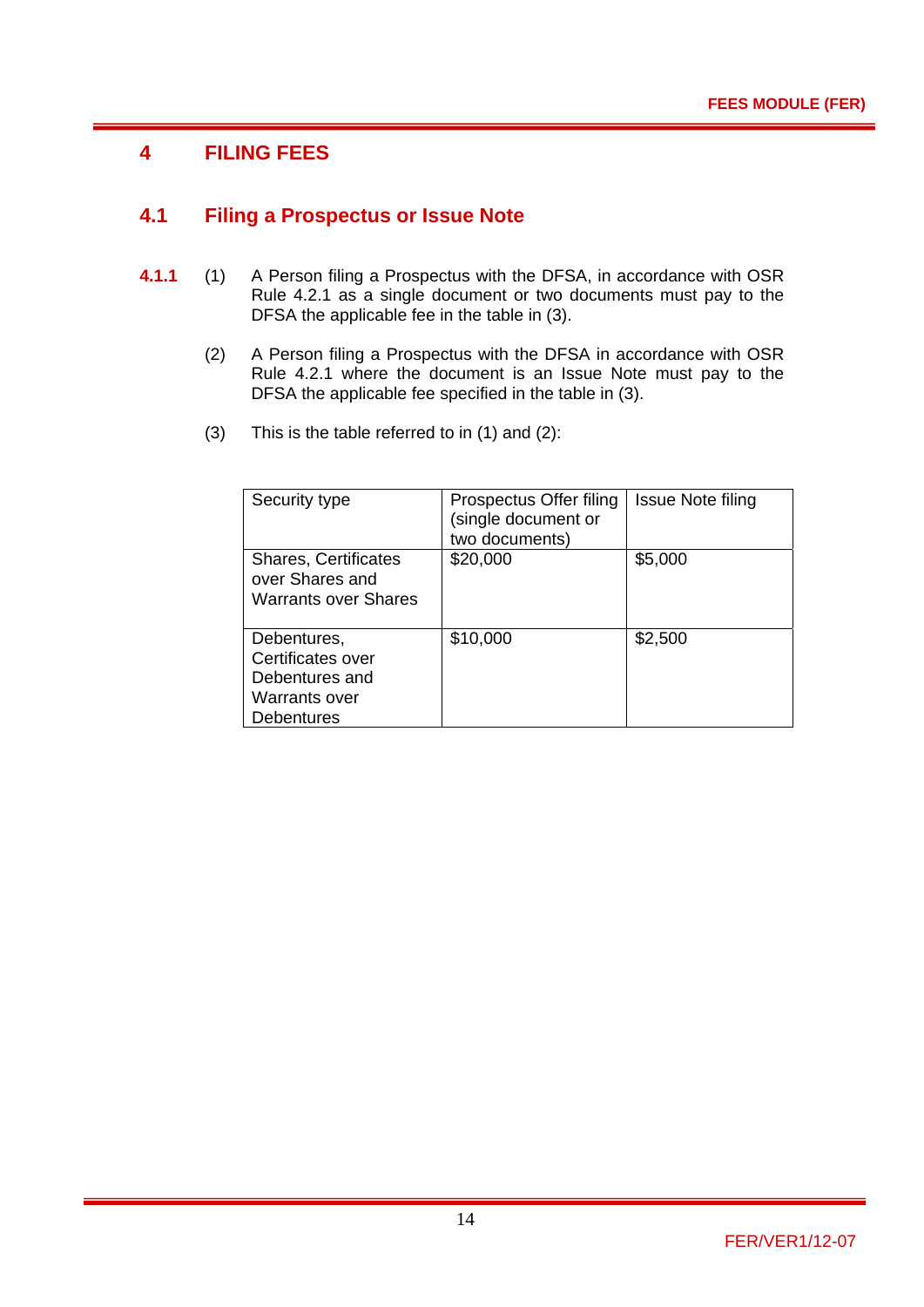# **5 TAKEOVER FEES**

#### **5.1 Bid Documents**

- **5.1.1** (1) Fees are payable on Bid Documents and the Bidder is responsible for the payment to the DFSA of the applicable fee in accordance with (2) and (3).
	- (2) The Bidder must pay to the DFSA the fee specified in the right hand column of the table in (4) which corresponds to the value of the Bid specified in the left hand column of the table.
	- (3) In regard to the value of the Bid for the purposes of (2):
		- (a) where there are alternative Bids, the alternative with the highest value must be used to calculate the value of the Bid. Bids for all classes of equity Share capital must be included in the calculation of the value of the Bid, but Bids for non-equity Share capital, Convertibles, Options and the like must not;
		- (b) when a merger is effected by Bids for both entities by a new entity created to make the Bids, the fee will be determined by the value of the lower of the two Bids; and
		- (c) when the fee falls to be calculated on the basis of the value of the Securities to be issued as consideration, it must be computed by reference to the closing price of the relevant Securities at the last practicable date before the publication of the Bid Document as stated in that document or, as the case may be, by reference to the estimated value of any unlisted Securities consideration given in the document.
	- (4) This is the table referred to in (2):

| Value of the Bid in<br><b>US\$</b> million | Fee in<br>US\$ |
|--------------------------------------------|----------------|
| Less than 5                                | 5,000          |
| Over $5$ to $25$                           | 10,000         |
| Over 25 to 100                             | 37,500         |
| Over 100 to 500                            | 100,000        |
| Over 500                                   | 250,000        |